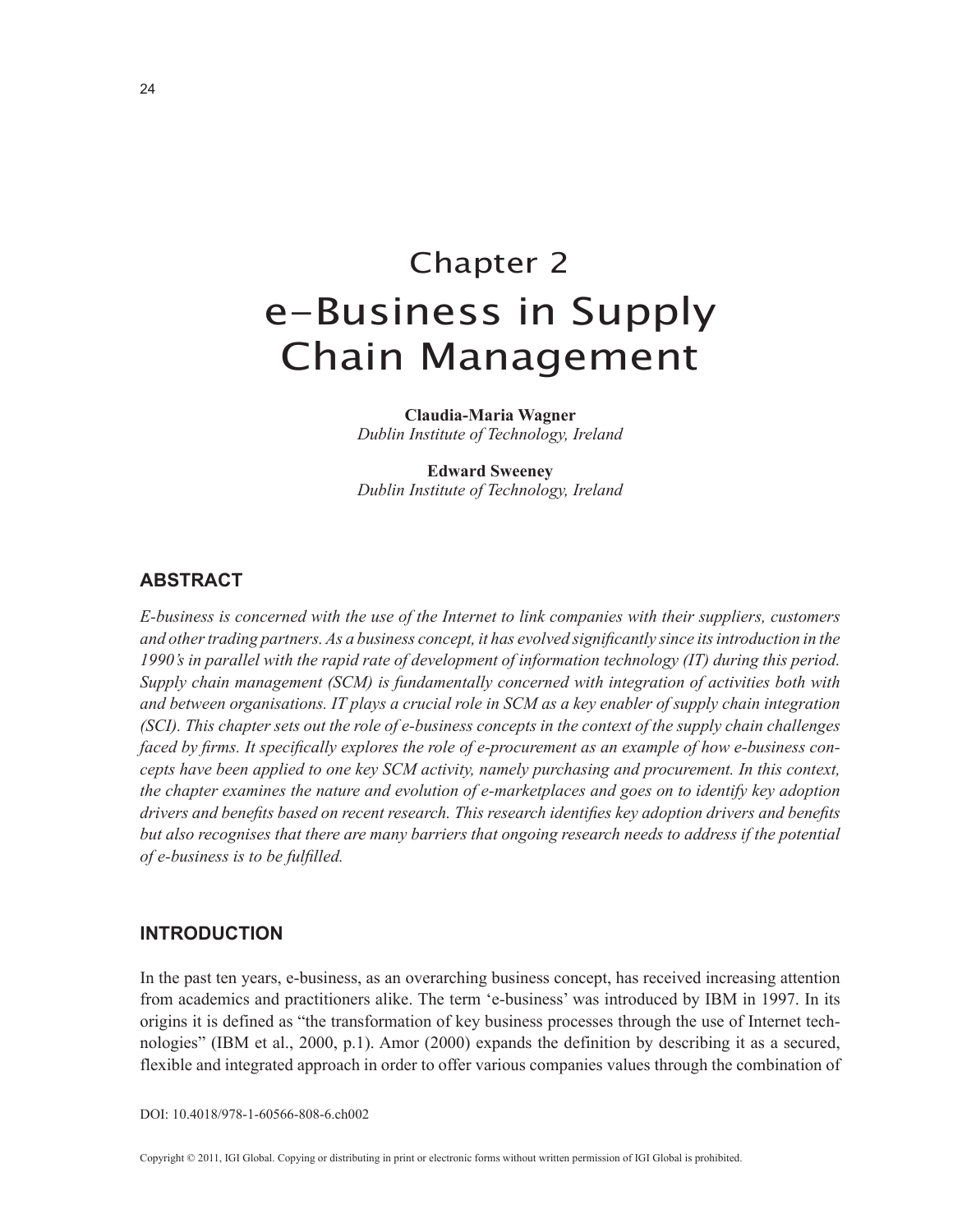systems and procedures and so being able to manage the core business procedures with the simplicity and penetration of Internet technology.

These two definitions of e-business both refer to using the Internet to link with customers, suppliers and other associated partners. However, the term also implies the transformation of existing business processes into more efficient ones. E-business has generally been pioneered by information technology (IT) companies, where demand is constantly changing and products have very short product life cycles and short order-to-delivery times as a result. Organisations successfully engaging in e-business are able to convert data from their back-end systems into a common readable format and thus are able to share information and conduct electronic transactions with their business partners via the Internet. It also encompasses the adoption of innovative business concepts, such as dynamic pricing through auctions/reverse auctions, co-opetition via purchasing consortia and direct online sales to customers. E-Commerce can be regarded as a subset of e-business. While e-business refers to the whole spectrum of online information exchanges, e-Commerce only encompasses online transactions.

The power and properties of information and communication technology (ICT) can be leveraged in several ways across functional domains, with online selling to customers constituting only a fraction of the potential possibilities engendered by e-business (Wu, Mahajan and Balasubramanian, 2001). Companies are increasingly incorporating e-business concepts as an integral part into their strategy in order to achieve competitive advantage. In particular, vertical Business-to-Business (B2B) applications and systems have enabled companies to interact in a dynamic, innovative and real-time environment and, as such, allow superior supply network integration.

This chapter describes and critically assesses developments in e-business that have impacted supply network integration strategies. It starts with a summary of supply chain management (SCM) definitions as a proper understanding of the concept of SCM is a critical component in determining appropriate e-business applications and systems. SCM is recognised as a strategic weapon, by which business operations can be streamlined and overall competitiveness enhanced. It is widely accepted that a large proportion of the total cost base of companies is tied up in the supply chain. For example, Presutti (2003) estimated that 70% of a firm's sales revenues are spent on SC related activities. Supply chain integration (SCI) plays a critical role insofar it represents the extent to which all activities within an organisation, as well as the activities of its suppliers, customers and other supply chain members, are linked and assimilated (Narasimhan and Jayaram, 1998). The chapter goes on to explore the role of e-procurement as an example of how e-business concepts have been applied to one key SCM activity, namely purchasing and procurement. B2B e-marketplaces represent a recent innovative development, which has been hypothesised to optimise procurement processes and to add significant value in organisations' supply chains In this context, the chapter examines the nature and evolution of e-marketplaces and goes on to identify key adoption drivers and benefits based on recent research. Based on the foregoing some future research directions are proposed and a number of key conclusions drawn.

## **BACKGROUND**

This section sets out the background to this chapter by introducing the supply chain concept as it has evolved in recent years. It highlights the importance of the concept of integration in this context and explains how the effective management of supply chain information flows is critical in this regard. The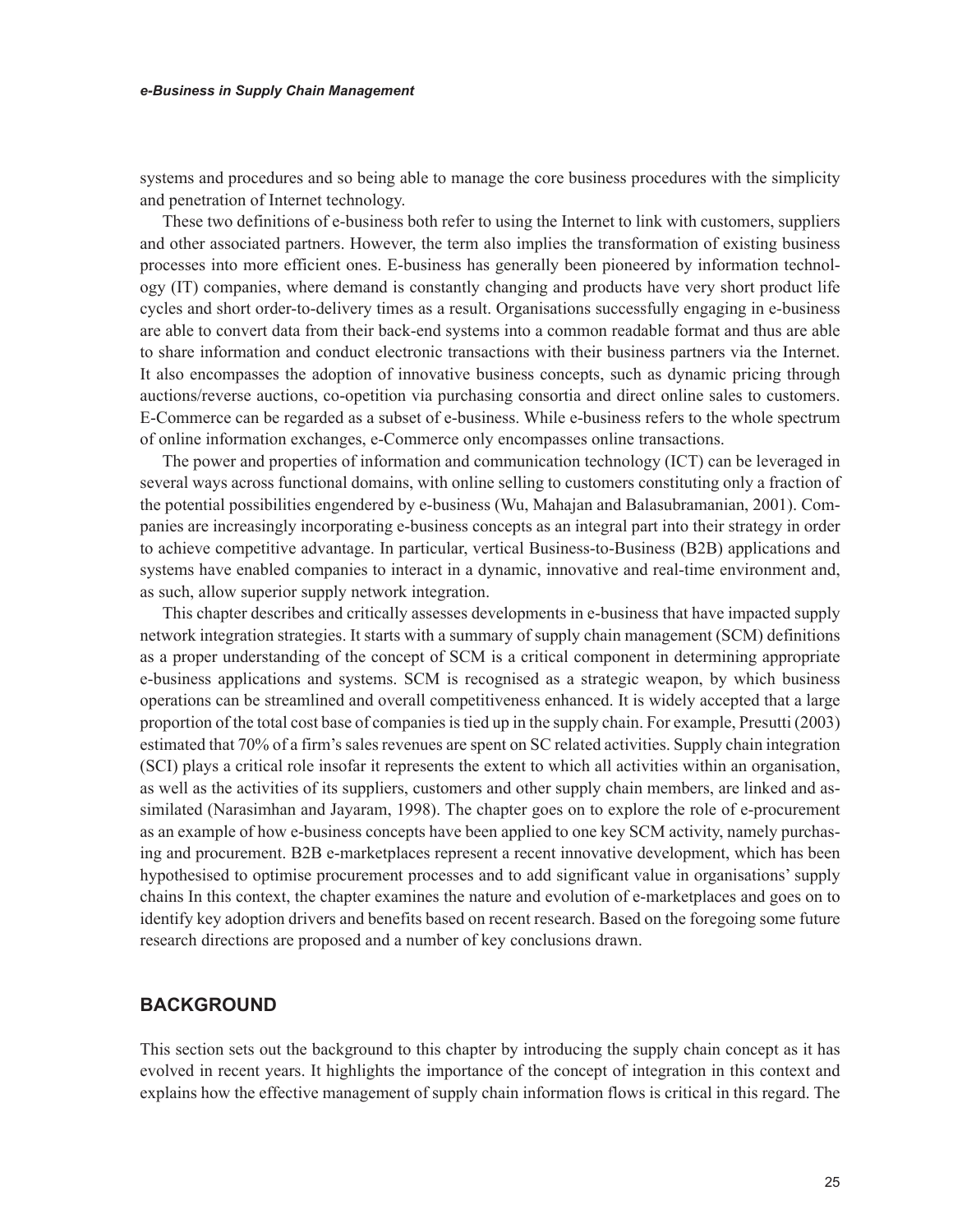role of e-business (as defined earlier) is then introduced as a possible means of enhancing the management of information throughout the supply chain.

### **The Supply Chain Management Concept**

A supply chain is a bidirectional flow of information, products and money between the initial suppliers and final customers through different organisations (Nurmilaakso, 2008). It can be both internal and external in its nature. In an internal context, the elements of a SC are represented by various intra-organisational functions (such as for example sales and marketing, procurement, production planning, warehouse and transport management), whereas the external supply chain further encompasses movements of material, information and funds between companies and their suppliers, customers and various business partners.

Simchi-Levi et Al. (2000, p.1) define supply chain management (SCM) as "a set of approaches utilised to effectively integrate suppliers, manufacturers, warehouses, and stores, so that merchandise is produced and distributed at the right quantities, to the right locations, and at the right time in order to minimise system-wide costs while satisfying service level requirements*".*Lambert et al. (1998, p.1) expand the SCM definition to include the concept of value creation by depicting SCM as "the integration of business processes from end user through original suppliers that provides products, services, and information and hence add value for customers and other stakeholders". In brief, SCM is about breaking down the barriers both within and between organisations and to ultimately link them in an integrated way to allow value-add to customers starting from product design to delivery through the planning, implementation and monitoring of the various flows. Supply chains are increasingly competing with other supply chains and as such the ultimate goal of effective SCM is superior business performance. The constituent parts of a supply chain are linked together via the flow of information and therefore the proper implementation and integration of various functions via information and communication technology (ICT) is vital for a successful SCM strategy. Supply chain integration (SCI) is an important part of SCM. It aims to facilitate the flow between all organisations in a supply chain and thus positively affects operational performance (Naylor et al., 1999; Bagchi et al. 2005). In short, a key tenet of SCM relates to the need to move from fragmented supply chain architectures to configurations that are characterised by integration.

#### **Information Flows and Supply Chain Integration**

The sharing of information is a critical success factor if seamless product and money flows between initial suppliers and end-consumers in the 'macro' (or external) supply chain, as well as in the 'micro' (or internal) supply chain between different intra-organisational functions, is to be achieved. An inefficiency anywhere in the chain, be it internal or external in nature, will result in the chain as a whole failing to maximise its true competitive potential. The whole chain is only as strong as its weakest link.

Figure 1 exhibits a simplistic representation of a macro and micro supply chain. In the macro or external supply chain materials flow from the raw material source (n-tier supplier) through the various stages in the chain to the final consumer (n-tier customer). Money (i.e. funds) then flows back down the chain. Ideally, at every link in the supply chain value is added and profits generated. Houlihan (1988) noted in the late 1980s that the supply chain is viewed as a single process, meaning that the various links in the chain need to function in as seamless a manner as possible. Akkermans et al. (2003, p.286) defines a supply chain as a "network consisting of suppliers, manufacturers, distributors, retailers and customers". This network is supported by three pillars: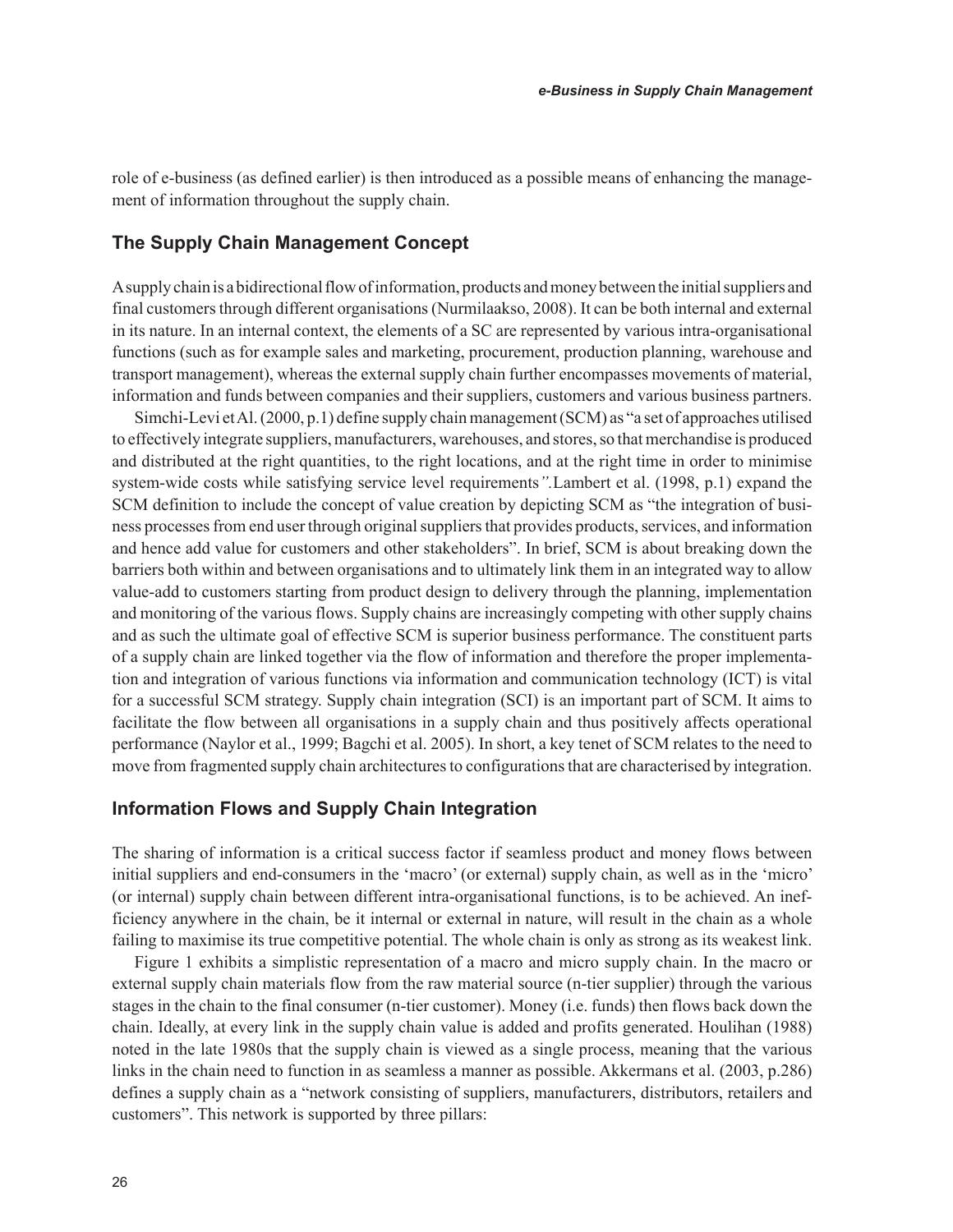#### *e-Business in Supply Chain Management*

- (a) processes, which embed a firm's capabilities in logistics, new product development, and knowledge management;
- (b) organisational structures, which encompass a range of relationships from total vertical integration to networked companies, performance measurement and management approaches; and,
- (c) enabling technologies, which include process and information technologies.

In a similar manner, Monczka et al. (1998, p. 78) emphasises the network paradigm by referring to the use of "a total systems perspective across multiple functions and multiple tiers of suppliers". The reference to "multiple functions" emphasizes the internal (or micro) integration aspects of an effective supply chain. Most (manufacturing) businesses can be described in terms of five functions: buy, make, store, move and sell. Traditionally, these functions have been managed in isolation, often working at cross-purposes. SCM, and in particular SCI, means thinking beyond the established boundaries, strengthening the linkages between the functions, and finding ways for them to work together in a systematic and seamless way. A recognition that the "whole is greater than the sum of the parts" calls for more effective integration between purchasing and procurement (buy), production planning and control (make), warehouse management (store), transport management (move) and customer relationship management (sell) (see Figure 1). Optimisation of subsystems (i.e. functional departments, production sites, individual processes in a manufacturing cycle) can result in a sub-optimised total system. Lack of efficiency and/ or effectiveness is often a result of the poorly designed interfaces between subsystems rather than any inherent subsystem weaknesses.

The most important problem encountered in both micro and macro supply chains occurs when information about consumer demands becomes distorted on its way from the end-consumer to the initial supplier. A negative result of this information distortion is inaccurate demand forecasts and inefficient resource allocations, resulting in long lead times and high costs. Fast and accurate information sharing along all internal and external elements within a supply chain is a prerequisite for reducing this distortion (Nurmilaasko, 2008). Trent and Monczka (1998) describe two types of integration: the first one involves the forward coordination of the physical product flow from the suppliers to the customers; the



*Figure 1. Micro and macro supply chain framework*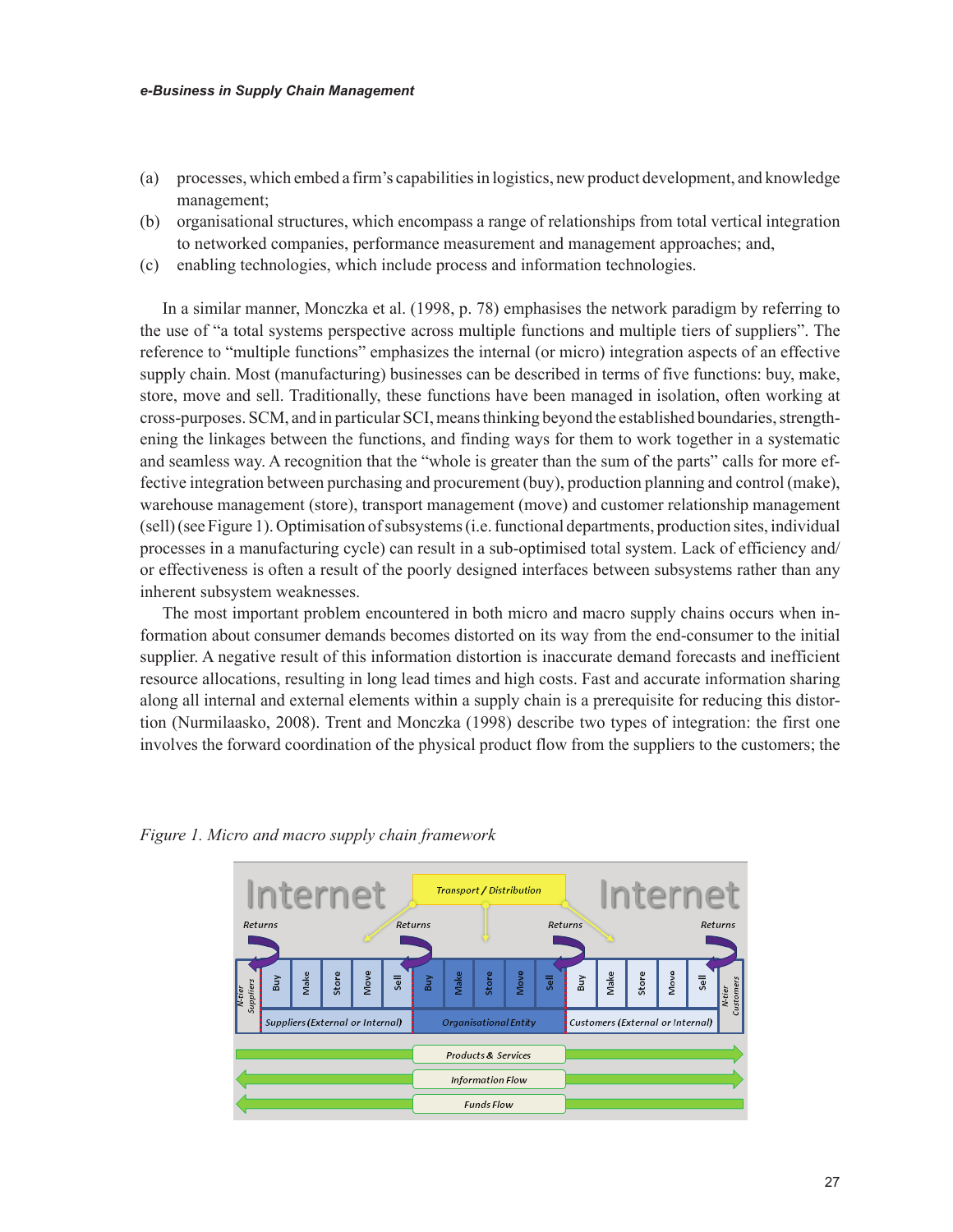second one entails the backward coordination of the information flow from the customers to the suppliers. Nurmilaasko (2008) identifies three levels of SCI:

- (a) manual SCI meaning human-to-human information sharing (e.g. telephone, fax, e-mails, etc.);
- (b) semi-automated SCI meaning human-to-system information sharing (e.g. web portals); and,
- (c) fully automated SCI meaning system-to-system information sharing (e.g. middleware systems).

## **The Role of e-Business**

Network technologies enabled by e-business standards have the potential to transform and integrate the functional elements of many industries. The Internet facilitates the abolition of the trade-off between richness and reach of information, which means that communication can occur at almost zero cost, without constraints on the richness of information. (see, for example: Graham et al., 2004; Evans and Wurster, 1997). Richness of information includes characteristics such as bandwidth, customisation, and interactivity. Reach is defined as the connectivity, and is the number of agents involved in exchanging information. Before the development of the Internet, to reach large numbers of people with rich information was a costly and time-consuming process and prone to errors due to manual information replication. Sweeney (2007) depicts that managing information flows in the supply chain is one of the most crucial activities in SCM as the flow of materials and money is usually initiated by information movements. Hardaker and Graham (2001) reinforce this by outlining that coordination in a supply chain occurs through the communication of orders, stock levels and demand feedback. Poor management of information flows essentially leads to the so-called bullwhip-effect that requires the holding of excessive levels of inventory. High demand visibility plays a strategic role in reducing inventory levels (Sweeney, 2007). Efficient and effective network-based communication structures in a supply chain have the potential to offset these effects. SCI and e-business are interrelated insofar as integrated e-business functions facilitate undistorted and accurate information sharing. In this way, optimal alignment of business functions represents the means to an effective overall SCI strategy. The next section describes the impact of e-business on the integration of supply chain configurations in more detail.

## **E-business Evolution and Concepts**

Integrated SCM has generated much interest dating back to the 1960s (e.g. Forrester 1961) because actions taken by one member in the supply chain can influence the profitability of all other members. However, the lack of ICT hindered the implementation of a more "systems-oriented" approach. Interorganisational systems (IOS) such as electronic data interchange (EDI) have been used since the 1970s to link one or more organisations to their suppliers or customers through private value-added networks. Computer reservation systems in the airline industry were one of the pioneering applications within the domain of IOS (Monteiro and Macdonald, 1996; Pemberton et al., 2001) as with growing traffic airlines realised the need for efficient, quick, inexpensive, and accurate handling of their inventory information to communicate with travel agencies and other customers. IOS are automated information systems shared by two or more companies and differ from internal information systems by allowing information to be sent across organisational boundaries. However, entities within a supply chain often have different and conflicting objectives and interests and, therefore, complex interactions take place (Gregor and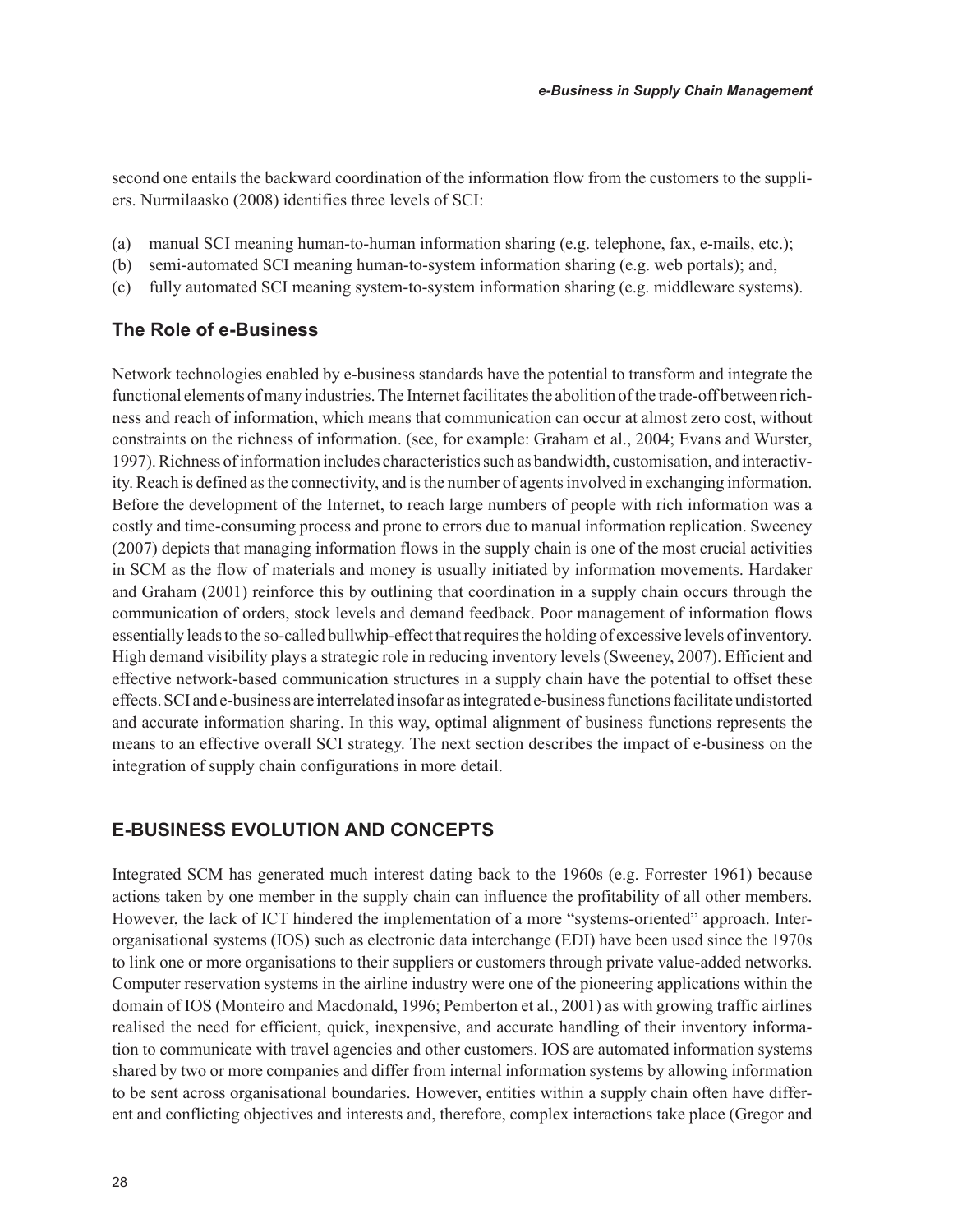Johnston 2000). Riggins and Mukhopadhyay (1999) note some limitation of IOS. IOS implementation projects are intrinsically more risky than traditional internal IT projects. Companies have less control over processes due to the uncertainty of external trading partner actions. Inter organisational systems often have interdependent benefits and therefore the way in which a trading partner implements a system may affect the benefits realised by the other party.

EDI, in its traditional form, is partially ineffective for allowing multiple enterprises to make use of common data and process models of the whole supply chain. It offers limited functionality and is problematic because it has not been standardised worldwide. EDI data is usually exchanged in batch fashion, which makes it complicated to handle exceptions. Process-level integration between multiple enterprises is, therefore, complex to implement because the data produced by one organisation's EDI applications is frequently processed by dissimilar application sets in the receiving organisation. Although EDI can help to decrease transaction costs, it is rather inflexible and limited to the establishment of bilateral relationships typically for manufacturers that could afford its implementation at a relatively high cost per contact (Huber and Wagner, 2007).

Companies in the supply chain are striving to increase control over their suppliers as well as to obtain up-to-date and accurate information about their business partners to enhance their supply chain competencies and agility. Traditional EDI provided only limited success in the context of SCI. The advent of more advanced ICT, most notably the Internet, offers the potential to move beyond the limited EDI transaction sets to automate the data flows across the supply chain, thus making a contribution to a more multilateral information exchange and the fostering of market-based exchanges in all transaction phases. Recent developments in XML programming are enabling the transformation of the supply chain into a network facilitated by Internet technologies (Richmond et al., 1998).

Overall, e-business solutions in general are seeking to enhance supply chain effectiveness and efficiency through the automation of business processes. The adoption of e-business can result in benefits such as higher transparency, reduced transaction, manufacturing and other costs, reduced unmonitored corporate spending (also known as maverick or rogue purchasing) and more centralised purchasing spend and more coordinated and efficient collaborations for such projects as joint product design. E-business may also:

- Facilitate collaboration and supply chain information sharing, such as order forecasts and inventory planning;
- Automate requisition and purchase order creation and integrate payment processes; and,
- Help organisations develop plans for the more effective management of sourcing and logistics.

Electronic linkages in the supply chain can change the nature of inter-organisational relationships. However, they should ideally enable the sharing of resources and core competencies and the synchronisation of working processes between external partners in virtual network organisations. There is a wide diversity of e-business tools and services. The following sections highlight some of the aspects and tools of e-business as they impact SCM.

## **THE IMAPCT OF ERP SYSTEMS ON SCM**

With the change of the ICT landscape, supply chain design as opposed to supply chain coordination is becoming a core competency (Fine, 1998). At the same time, many firms have implemented company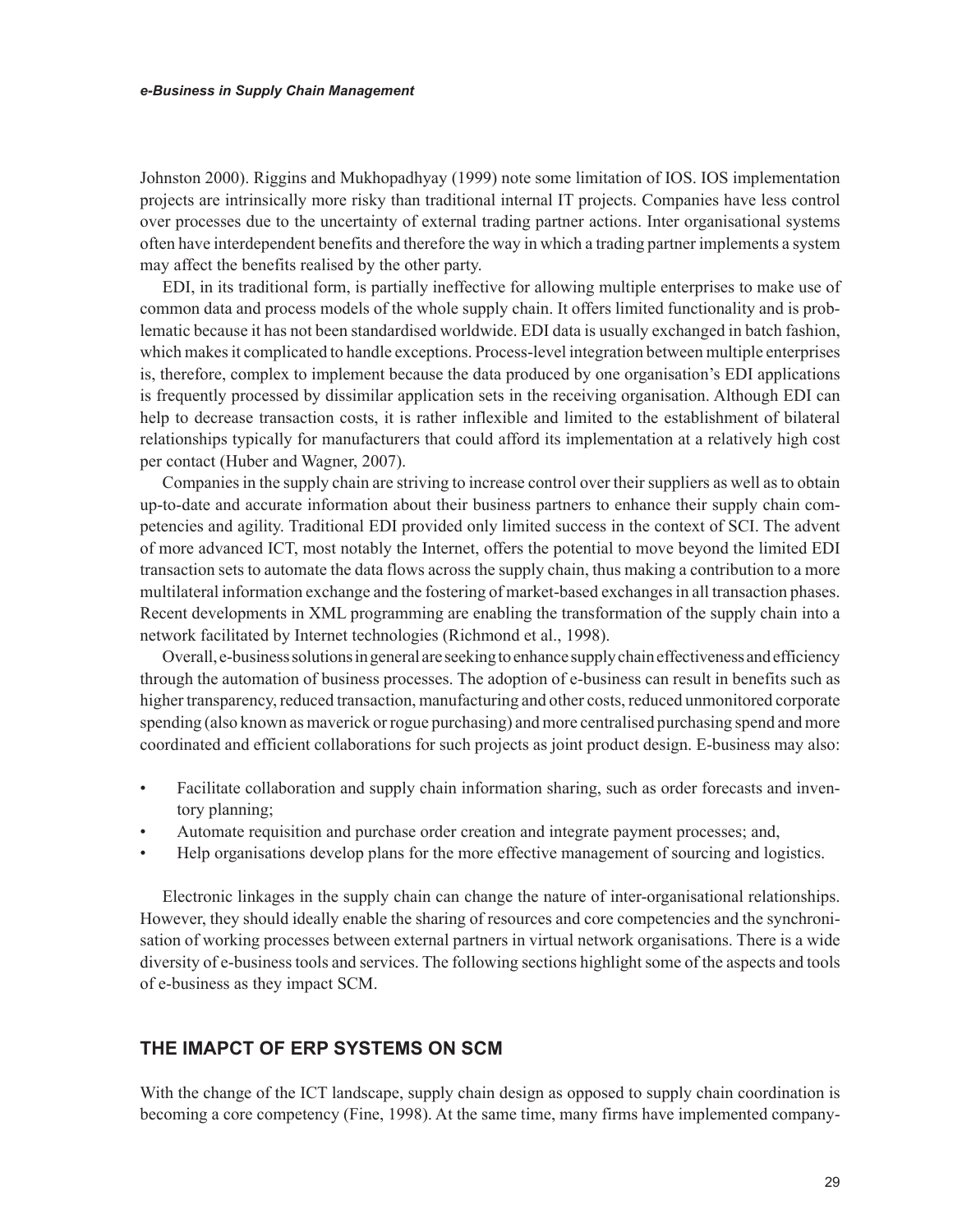wide systems, called enterprise resource planning (ERP) systems, which represent the logical extension of the material requirements planning (MRP) systems of the 1970s and of the manufacturing resource planning (MRP II) systems of the 1980s. Interestingly, Akkermans et al. (2003) note that the two trends seem to be evolving independently in industry, although from a managerial decision making perspective they are quite closely linked.

*ERP are systems that connect different functions within an organisation, as well as an organisation's supply chain partners (i.e. suppliers, distributors, third party logistics providers), enabling the various business partners and organisational entities to share information, such as order status, product schedules, sales records, as well as to plan production, logistics and marketing promotions. (Gunasekaran and Ngai, 2004, p.280)*

Akkermans et al. (2003, p.285) describe ERP as a "comprehensive transaction management system that integrates many kinds of information processing abilities and places data into a single database". Prior to ERP, data were distributed across several separate databases and information processed through multiple disconnected information systems. Organisations typically maintained separate systems for purchasing, order management, human resources, and accounting. As illustrated in Figure 2, ERP amalgamates these intra-organisational sub-systems into a single seamless overarching system. Information system fragmentation has been identified as one of the primary causes of information delays and distortions along the supply chain (McAfee, 2002). ERP systems enhance transparency across the supply chain by increasing information velocity and thus reducing bullwhip effects. Akkermans et al. (2003) argue that ERP adoption could be associated with significant gains in supply chain effectiveness.

With the rapid growth of the Internet, the business environment has changed dramatically and enterprises have become more extended in their scope. E-business has changed the definition of enterprise systems. Beyond the core intra-organisational business functions that ERP has traditionally interlinked,



*Figure 2. e-business enabled ERP system*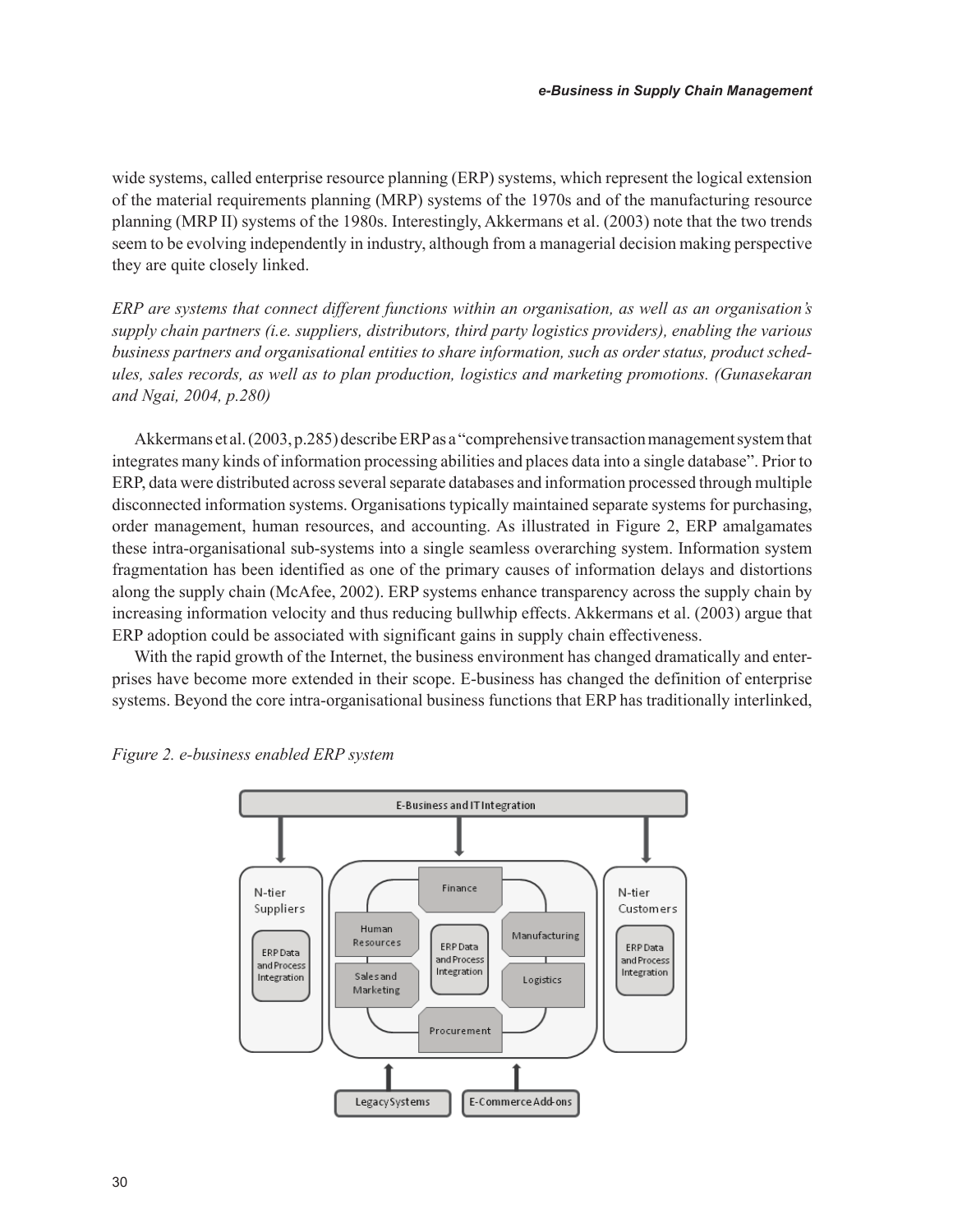e-business drives and facilitates ERP systems to incorporate extra-organisational networks (Wang and Nah, 2001). The new generation of ERP fully integrates and optimises business processes in a transparent virtual internal and external network. Such systems allow real-time collaboration between supply chain partners and forward visibility by sharing large amounts of information along the supply chain. Internet technology provides the bridge between companies and their business partners to make ebusiness possible, while e-business makes the ERP system more transparent and outward. ERP is not limited to a single company, but may be viewed as an integrated system along the value chain of companies in the same industry, or across industries (Wang and Nah, 2001). Thus, ERP systems can be extended to incorporate additional e-Commerce and e-business operations and thereby increasing supply chain functionality (Olhanger and Selldin, 2003). ERP, by facilitating synchronous decision making, can be viewed as a key enabler of SCI (Su and Yang, 2010).

Ackerman et al. (2003) identified a number of key SCM trends for which ERP provides support. These are:

- (1) mass customisation for products that can be configured as a combination of a number of predefined options;
- (2) standardisation of processes and data; and,
- (3) integration of globalised businesses.

By assessing the impact of ERP on SCM, Su and Yang (2010) found mainly positive relationships between ERP benefits and SCM competencies. The authors demonstrated that SCM competencies in a firm's operational and planning and control process are positively impacted by the operational, managerial and strategic benefits of ERP (see Figure 3). A firm's operational process is hereby referring to a firm's competencies to facilitate order fulfillment across the supply chain by linking internal and external supply chain components. The term 'planning and control process' refers to the design, application, and coordination of information to enhance purchasing, manufacturing, customer order fulfillment, and resource planning. Operational benefits are defined as the benefits of ERP systems that result from automating cross-functional processes - i.e. the use of data to better plan and manage production, manpower, inventory and physical resources, and from the monitoring and control of the financial performance of products, customers, business lines and geographic areas. Managerial benefits of ERP are expected to improve the day-to-day business process, resulting in long-term benefits such as improved customer responsiveness, improved customer satisfaction, on-time delivery, and improved decision making. Strategic benefits arise from the system's ability to support business growth, reduce the cost of maintaining legacy IT systems, and to capture the benefits derived from facilitating business learning, empowerment of staff and higher employee morale and satisfaction. IT infrastructure benefits involve business flexibility, IT cost reduction, and increased IT infrastructure capability. Organisational benefits include the support of organisational change, the facilitation of business learning, employee empowerment and the building of a common vision.

The managerial and strategic benefits of ERP show the greatest impact on SCM competencies in the behavioural process. The term 'behavioural process' refers to the behaviour that fosters supply chain coordination and includes relationship integration. Stock et al. (2000) assert that high levels of external integration are characterized by collaborative activities with suppliers and customers, i.e. by a blurring of organisational distinctions between the logistics activities of a firm and its suppliers and customers. In the study conducted by Su and Yang (2010), IT infrastructure and organisational benefits do not di-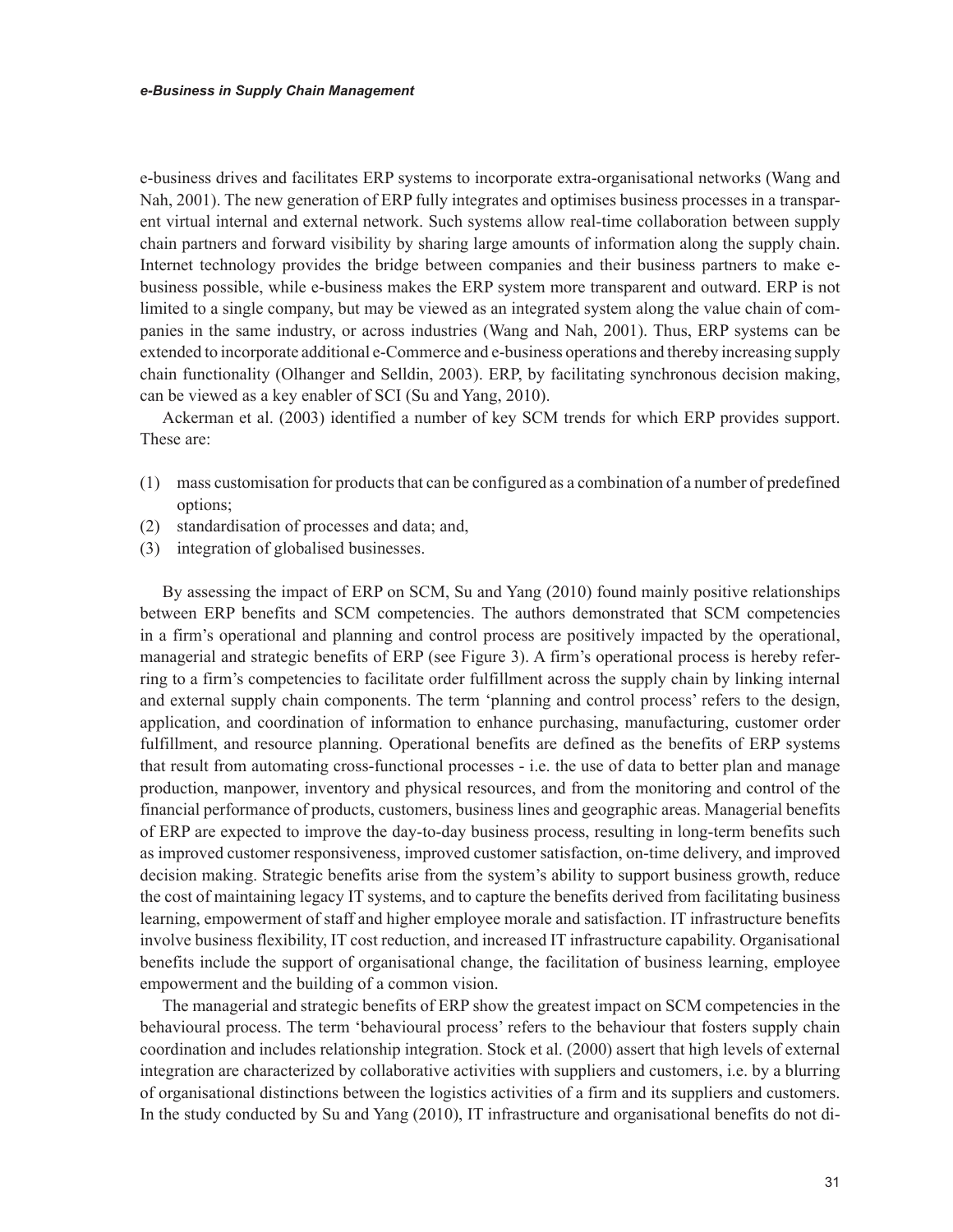*Figure 3. ERP benefits*



rectly impact SCM competencies. The authors explain this finding by noting that the integrative design of ERP systems increases the complexity involved in source code modifications. Many companies significantly underestimate the effort for modification.

However, Akkermans et al. (2003) identify four shortcomings in ERP:

- (1) lack of extended enterprise functionality;
- (2) limited flexibility in adapting to changes in the environment;
- (3) limited advanced decision support functionality; and,
- (4) lack of (web-enabled) modularity.

The authors note that these shortcomings can be overcome by implementing and using various add-ons, such as connectivity software, processware, data warehousing tools, or supply chain execution systems. According to Akkermans et al. (2003) traditional ERP systems were never designed just to support SCM, particularly across multiple enterprises. Their architectural advantage of being fully integrated for one firm may become a strategic disadvantage in a dynamic business environment, where modular, open and flexible IT solutions are required.

#### **E-PROCUREMENT AS AN E-ENABLED SUPPLY CHAIN FUNCTION**

One of the key links in the supply chain is supply management as it sets the foundation for other links in the chain. It is at the supply end where most of the expenditure on supply chain activities exist (Presutti, 2003). Reducing procurement costs can have a powerful effect on a firm's finances – a 5% cut can translate into a 30% jump in profits (Kothari et al., 2005). E-procurement represents an implicit part of supply management, whereby Internet technology is applied to facilitate corporate buying. It pervades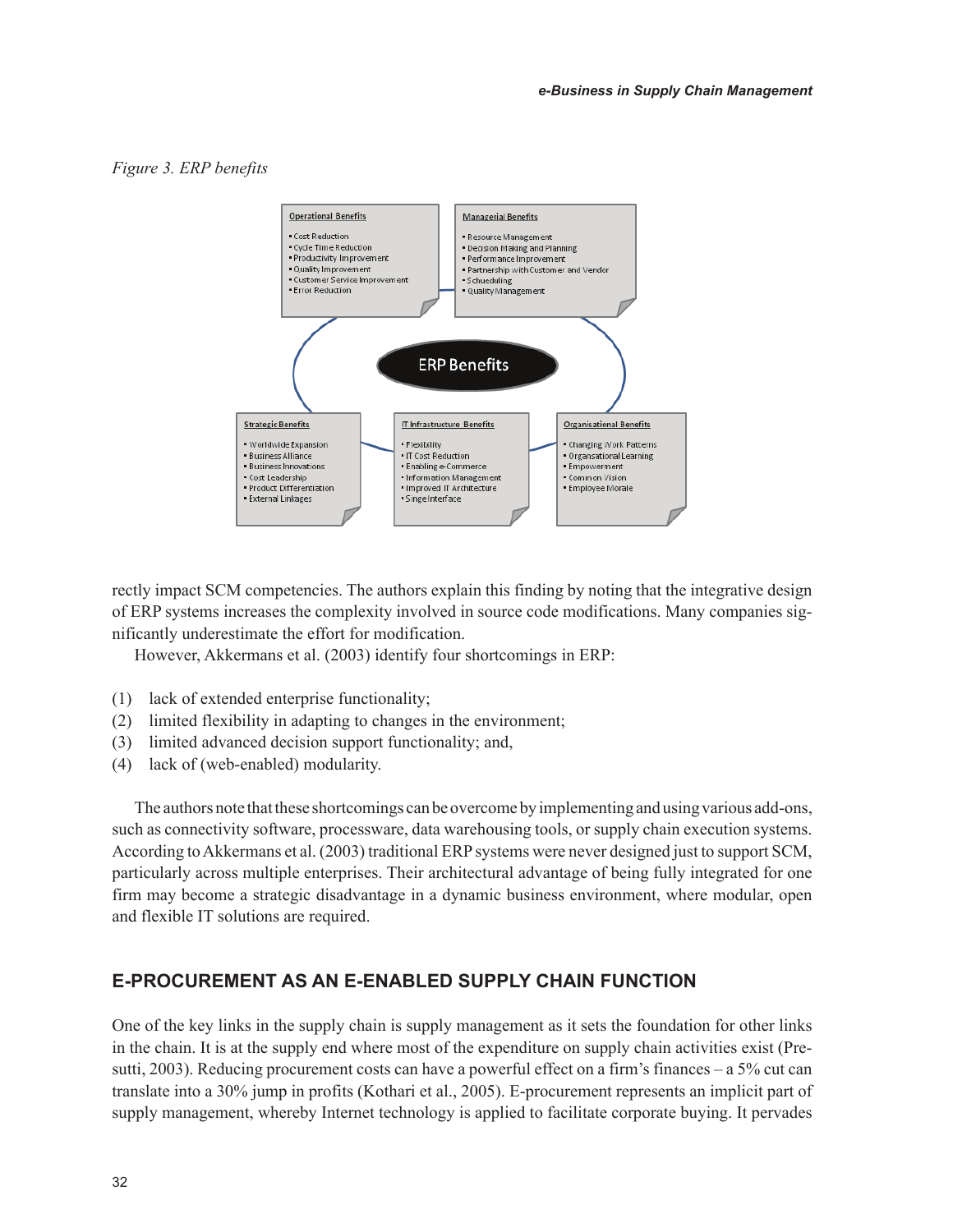each major component in the purchasing process. Within the realm of e-procurement, the concept of e-design has emerged to facilitate supplier involvement in the specification development process of a product. It facilitates reduced time-to-market cycles by overcoming the silo-effect of the traditionally sequential design activities (Presutti, 2003).

The use of the Internet also facilitates e-sourcing, which is the process of finding new potential suppliers using ICT with the aim of decreasing search costs. Identifying new sources of supply increases competition during the tendering process. E-tendering is the process of sending RFx to suppliers and receiving responses electronically. The three types of RFx commonly used for sourcing are: RFI (request for information), RFP (request for proposal), and RFQ (request for quotation). RFIs typically involve a potential buyer asking a seller to provide additional information on a product or process. RFQs involve a potential buyer requesting a specific price for given items, while RFPs tend to include both a quote and a qualitative description of the work to be done (Huber and Wagner, 2007).

Presutti (2003) notes that some of the earliest e-procurement solutions focused on establishing ordering routines and reducing transaction costs associated with operating resource purchasing for typically maintenance, repair and operating (MRO) supplies by automating the requisitioning to payment cycle. E-business in procurement can enable organisations to order products in online catalogues or desktop purchasing systems whereby the requisitioner's authorisation is electronically checked. The order information can electronically pass through various checking procedures, e.g. authorisation by relevant managers or directors. Once cleared, the order can be aggregated with others to the same destination and issued electronically to the supplier. This process flow reduces operational costs, improves process efficiency, delivers greater centralised control over purchasing and may increase negotiating power with suppliers through order consolidation (Huber and Wagner, 2007). Supplier evaluation and rating is a final step in the purchasing process, which requires extensive and accurate performance data. In comparison to the traditional paper-based system, e-procurement solutions provide data warehousing capabilities that capture and retrieve data to conduct effective and efficient supplier performance assessments.

Organisations can also take advantage of virtual electronic purchasing consortia (EPC) to electronically conduct tasks that are necessary for the management of demand aggregation between two or more legal entities. EPC can exploit the potential of economies of scale and scope without the diseconomies of increased transaction and communication costs (Corsten and Zagler, 1999) and result in average net reductions in purchasing costs of over five per cent and a return on investment of over 70 per cent (Huber et al. 2004). EPC can deliver the required volume (especially for smaller firms) to carry out reverse auctions. An electronic reverse auction is a buyer-initiated quotation process, where purchasers post an RFQ for a product, while suppliers electronically bid against each other in a progressive way and compete in an online bidding event to achieve a sale for the requested product. Reverse auctions are based on game theory, with dynamic price applications used to streamline the RFx process. Only pre-qualified suppliers might be allowed to bid electronically for a specific demand. Reverse auctions may make a contribution to the EPC sourcing process when:

- The addressed markets are fragmented;
- A critical mass and global sourcing expertise is needed;
- Standardisation of products is desired; and,
- Transactions costs are high.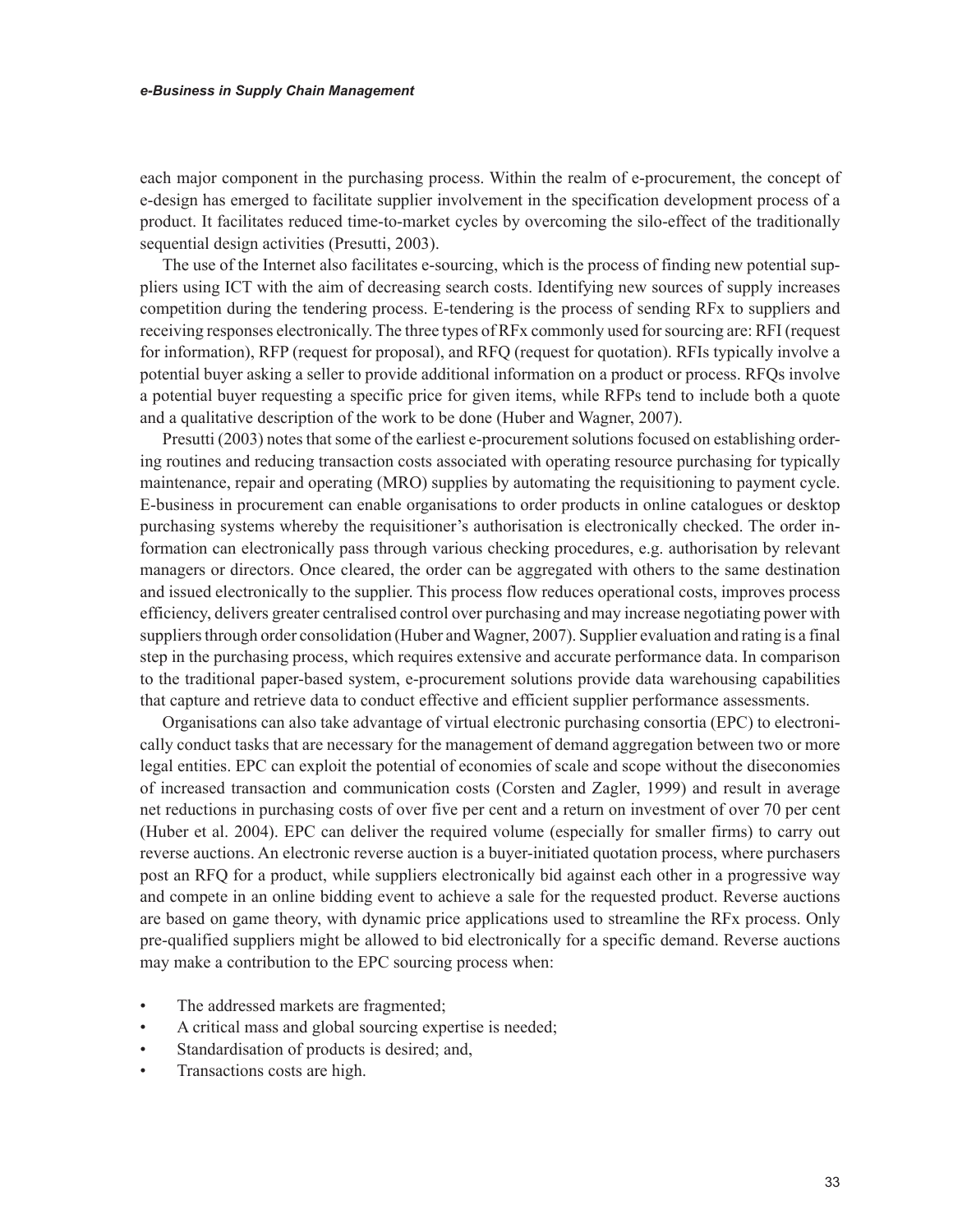However, implementation of reverse auctions has not been without controversy, because they can be contradictory to the long-term benefits associated with collaborative buyer–supplier alliances. This perceived conflict is primarily caused by the emphasis of reverse auctions on awarding business based on aggressive price competition and increased supplier transparency instead of long-term total cost of ownership (TCO) considerations (Huber and Wagner, 2007). New technology providers such as emarketplaces can facilitate electronic procurement processes.

## **E-MARKETPLACES IN SUPPLY CHAIN MANAGEMENT**

B2B e-marketplaces represent a recent innovative development, which has been hypothesised to optimise procurement processes and to add significant value in organisations' supply chains. This section examines the nature and evolution of e-marketplaces and goes on to identify key adoption drivers and benefits based on recent research.

## **e-Marketplace Definition and Evolution**

Laseter et al. (2001, p.1) define an e-Marketplace as a "forum that leverages the Internet to facilitate commerce among businesses including a wide range of entities — from independent or pure-play dotcoms financed by venture capital, to industry consortia backed by pooled funds, to private networks created by individual companies."

A B2B e-Marketplace is facilitated by IT, where numerous buyers and suppliers in special markets get together to seek information and to buy and sell goods and services (Bakos, 1998; Koch, 2002) at a fixed or dynamic price which is determined in accordance with the rules of the exchange (Sculley et al., 1999), with the e-Marketplace charging commissions for the products they help to move. B2B e-Marketplace functionalities are based on the Internet and thus have an advantage over traditional ERP systems in terms of the ease of communication links across geographical boundaries and with external enterprises. EDI and ERP systems typically run proprietary software and therefore many firms are not totally committed to these systems because of high operating costs. An e-Marketplace by contrast is usually sponsored by a third party with non proprietary software enabling every business to use and share data at lower costs. This creates a more level playing field as small and large firms are able to participate in electronic markets (Eng, 2004).

According to IBM et al. (2000), e-marketplaces built upon a shared Internet-based infrastructure can provide firms with a platform for (see Figure 4):

- Core business transactions that have the potential to automate and simplify the requisition-topayment process online, together with procurement, customer (relationship) management, and marketing/selling;
- A collaboration network for product design, supply chain planning and optimisation, as well as fulfilment processes;
- Transparent product information that is amassed into a universal classification and catalogue structure;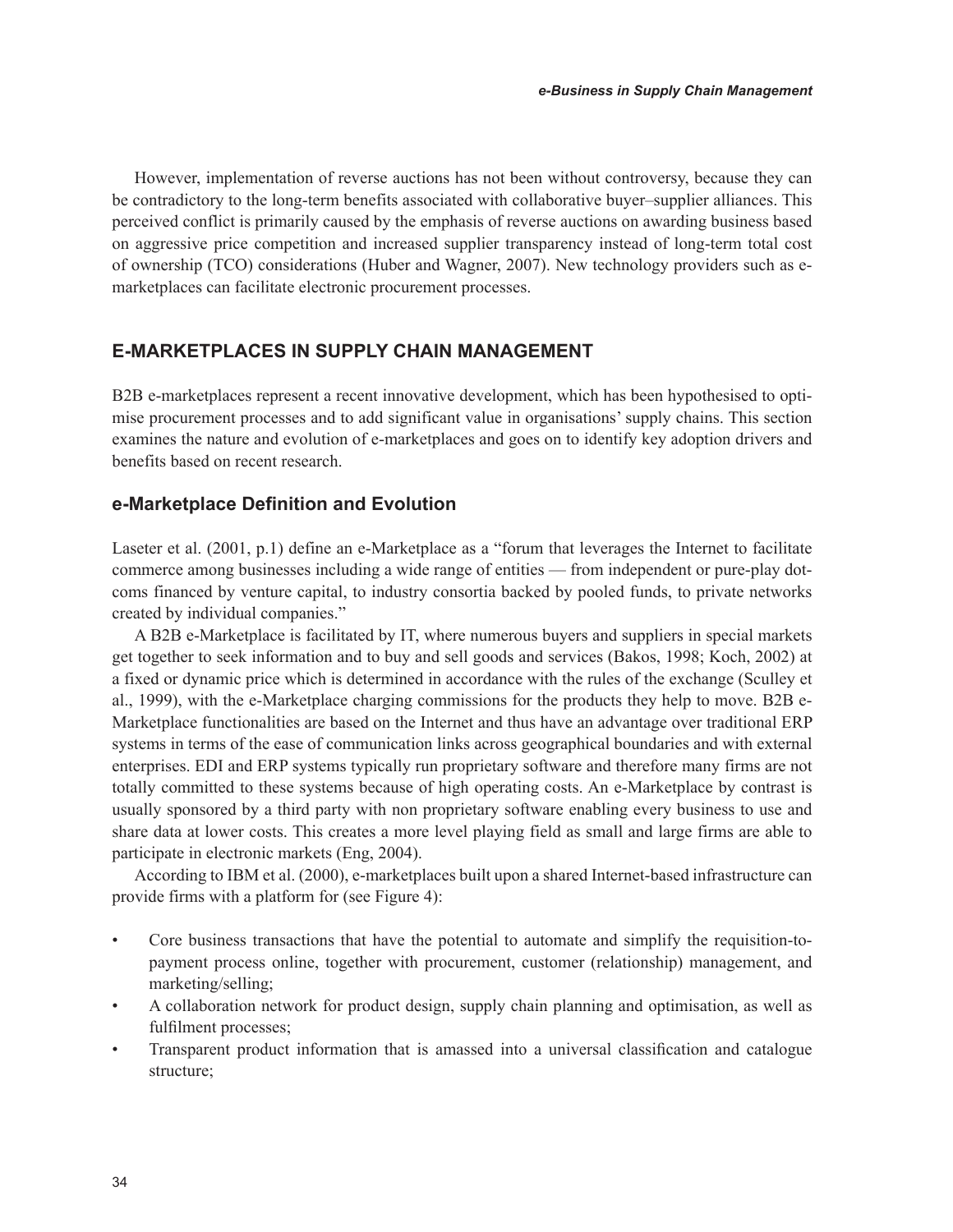#### *e-Business in Supply Chain Management*

- A setting where sourcing, negotiations, and other trading processes such as auctions can take place online and in real time; and,
- An online community for publishing and exchanging industry news, information, and events.

B2B e-Marketplace capabilities can change traditional SCM processes by lowering costs and increasing speed of response to supply and demand needs. A distinct benefit is the facilitation of EPC and the associated reduction of purchasing costs through higher volume contract terms by aggregating purchasing across divisions and companies. Suppliers can increase sales channels to geographically remote locations at lower selling costs through lower inventory requirements, improved order accuracy, and streamlined electronic processes (IBM et al., 2000).

E-marketplaces can focus vertically (operating in only one specific industry), but also focus horizontally (across various industries). Horizontal e-marketplaces are often well suited to buying indirect inputs such as MRO, which tend not to be industry specific. Vertical e-marketplaces, by contrast, are well suited to buying direct or strategic goods that are incorporated into the final product. Another classification of e-marketplaces is into open, buy-side and sell-side systems. Open e-marketplaces can be distinguished from a buy-side system insofar as it must be a neutral community not only to buyers, but also to sellers, thereby considering the interests of both purchasers and sellers. Buy-side solutions are governed by one organisation (private e-business solution) or several firms (consortia-led solution) and are set up to support the purchasing processes. A sell-side solution typically comprises a supplier and multiple buyers and is initiated by suppliers and distributors to support their sales processes. Sell-side solutions can be direct ordering on supplier websites or seller-led e-marketplaces (Huber and Wagner, 2007). Baldi and Borgman (2001) also identify 'meta' e-marketplaces that are formed by a group of independent market providers who collaborate and exchange requests and offers by interconnecting their e-marketplaces to increase liquidity.



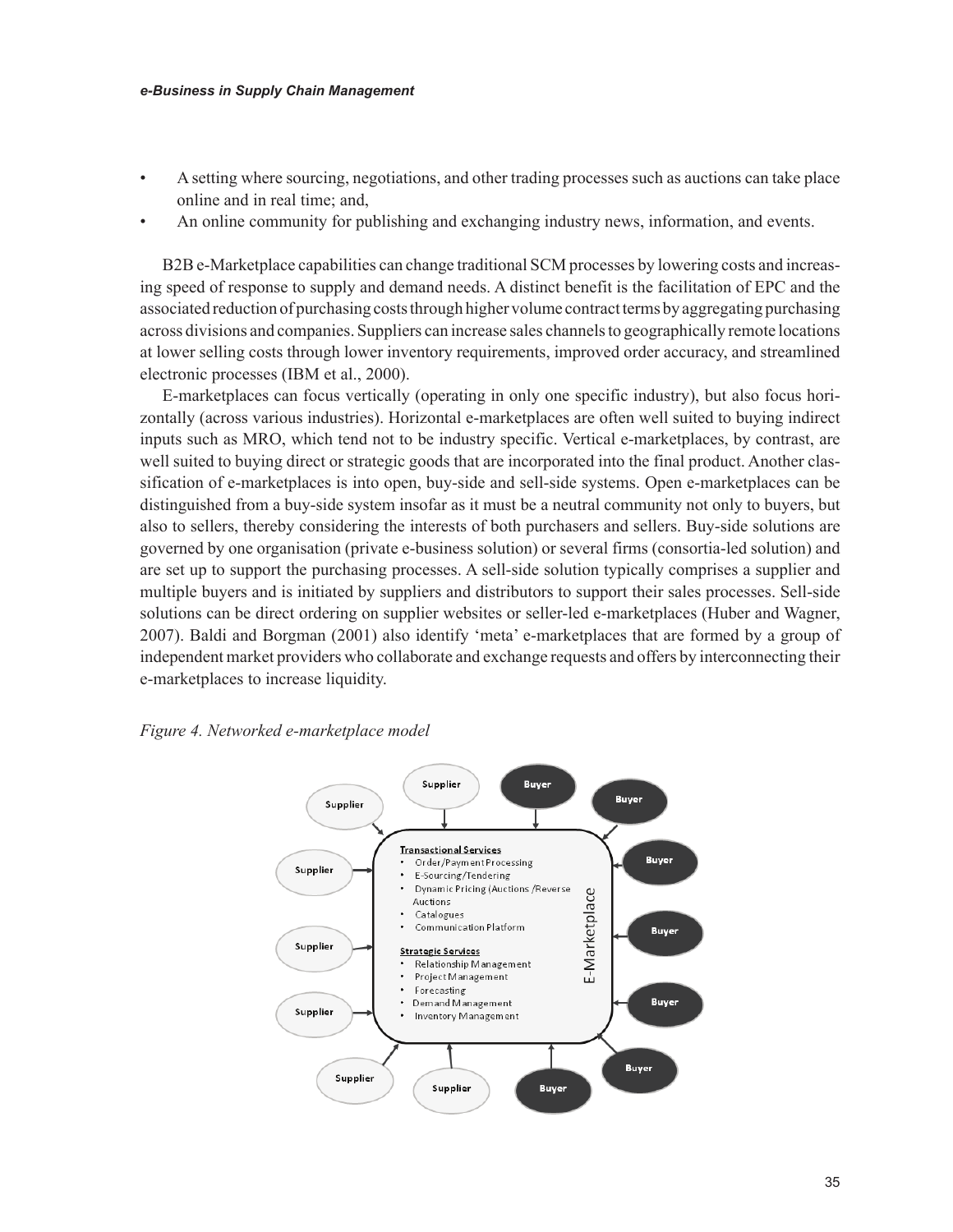#### **e-Marketplace Adoption Drivers and Benefits**

Recent research, undertaken in the airline industry, has examined the impact of B2B e-marketplaces on organisations" supply chains by investigating adoption drivers and performance indicators (Wagner and Smyth, 2006). The authors developed industry-specific constructs by viewing e-marketplaces as a technological innovation and examining the contexts in which e-marketplaces are adopted. The airline industry lends itself as a case in point for investigation as airlines have been using ICT and EDI standards to support the procurement of goods and services for more than 40 years (Neil and Purchase, 2004). Within the realm of their study, Wagner and Smyth (2006) note that firm size has a significant effect on e-Marketplace adoption, whereby smaller organisations often adhere to more traditional forms of purchasing. Larger firms seem to be less subjected to knowledge and technology barriers. Other drivers or strategic stimuli for e-Marketplace adoption include the extent of strategic partnerships, the level of overall ICT sophistication and the level of Internet services used. In contrast to theoretically derived expectations, factors such as pressures from the business context, the level of resource/information sharing, the extent of outsourcing and joint procurement integration, and the purchasing organisation centralisation / decentralisation could not be confirmed as adoption drivers. The findings further suggest that e-Marketplace use is positively related to overall satisfaction with and performance of an organisation's procurement practices. E-marketplaces do reduce procurement related search costs. Other benefits typically occur in the facilitation of order processes, higher transparency of suppliers, reduced inventories, product price reductions and reductions in purchase order costs. In a similar manner Eng (2004) found that the most notable transactional benefit from e-Marketplace participation is lower unit costs of procurement, followed by dynamic and global sourcing by being able to unload excess inventories and to source more competitively. E-marketplaces contribute to higher SCM efficiency due to reduced time between billing and payment and efficient exchange of information. The latter is also seen as the key strategic benefit of e-marketplaces, along with streamlined SCM processes resulting in increased customer satisfaction. Wagner and Smyth (2006) further note that commodities where markets are fragmented to a higher extent are traded on e-marketplaces to a higher extent than commodities with a rather concentrated supply base. Savings from e-Marketplace adoption, which occur more in process costs rather than product costs, tend to exceed the investment costs. However, e-Marketplace adoption does not have a direct impact on overall financial performance, but on operational effectiveness and efficiency. The findings also suggest that the adoption of e-marketplaces is highly relevant to e-procurement implementation among airlines. The results also suggest that many companies in the industry still make only rudimentary use of all offered services although the overall e-Marketplace diffusion level is relatively high.

Eng (2004) researched which SCM e-Marketplace functions companies use. The most popular use of the e-Marketplace is in auctions and reverse auctions (52%), followed next by processing as regards online ordering, payment, non-technical negotiations, and customer or supplier information management (47%). E-marketplaces are further used for listing products or making purchases from catalogues (35%), searching for buyers or sellers (33%), and for improved online communications and exchanges of information (25%). However, technical exchange and development (11%) is the least subscribed function. Inter-firm relationship management (14%) and collaborative project management (14%) reported a low percentage of usage. Eng's (2004) research thus proposes that e-marketplaces are more popular for transaction-based exchange than the strategic type of exchange. In particular, the auctions facility of an e-Marketplace exhibits the most significant contribution to unit cost reduction. By comparison, the most significant contribution of e-marketplaces to streamlined supply chain operations is improved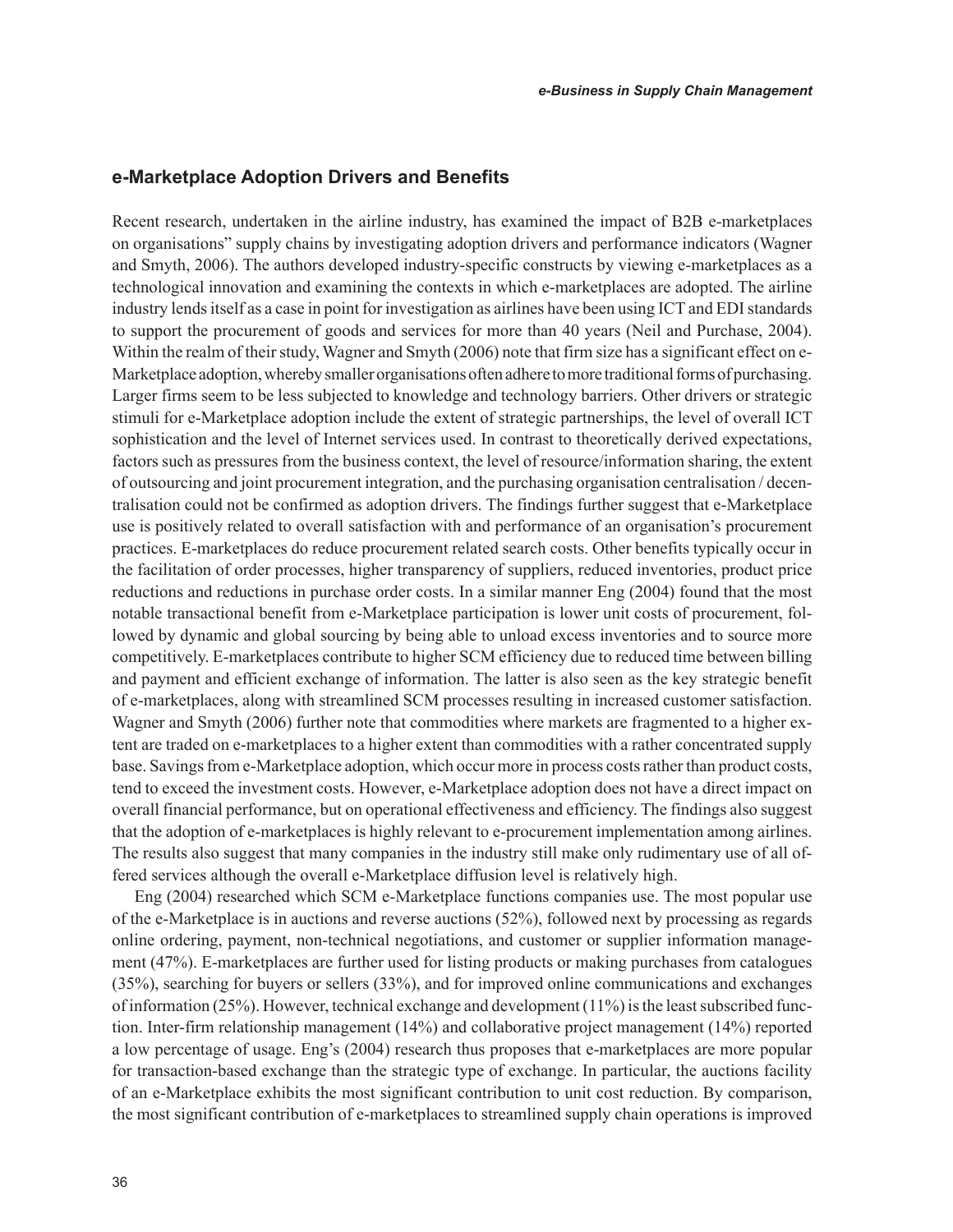communication and information exchange. To summarise, an e-Marketplace facilitates the procurement process by using the Internet as a platform for communications. An e-Marketplace provides the basis for one–off transactions without requiring long-term commitment, or negatively affecting supply chain processes in a significant manner (Eng, 2004).

Wagner and Smyth (2006) note, however, that there are still a number of challenges ahead for e-Marketplace implementation. These include further supplier integration, training and education of staff and the development of further e-Marketplace services, as the technology is often not yet ready to support the range of airline requirements. Overall, research indicates that industries that are information intensive derive more advantages from e-Marketplace implementation and are more likely to advance with the technology.

## **FUTURE RESEARCH DIRECTIONS**

E-business has not only to deal with technology, but also a range of important human and organisational issues. Studies of ICT-based systems in organisations consistently demonstrate that insufficient consideration of a system's social environment and the relationships between people and technology has been a major reason why investments have often been assessed as being a failure, or only a partial success (e.g. Nathan et al. 2003).The technical and social aspects (i.e. "hard" and "soft" wiring) of e-business need to be designed and optimised concurrently. Without top management support, e-business is difficult to implement successfully. For smaller firms in particular, where resources and ICT/IOS sophistication are limited, the lack of financial resources, managerial and technological skills and system integration can inhibit e-business adoption. More adequate training and education in e-business and change management is a critical factor for the future, as companies tend to express hesitation about the use of emerging e-business technologies. Further research needs to focus on these issues.

Some of the barriers to e-business adoption are related to human factors (e.g. insufficient leadership, unwillingness to cooperate, resistance to change, inertia, lack of trust, personal insecurity, fear of losing jobs, threat of being by-passed by technology, communication problems and difficulties in aligning the processes and cultures of partner companies). Other barriers relate to structures, processes and systems (e.g. lack of resources, the plethora of different standards, lack of services provided by emarketplaces). Many organisations have focused on a few key e-business services to date, but are not considering potential benefits across the range of services available and across the supply chain (Huber et al. 2004). Currently available e-business solutions are still some way from covering the entire spectrum of business requirements and relatively few options are readily available to support or automate complex activities. They have the potential to evolve from matchmaking or transaction support focus to knowledge and trust networks, where common workflows can enable SCM on a more widespread basis in future. However, more research is required to better understand these issues across a variety of business contexts and sectors.

## **Conclusion**

So far, however, we are still in the first stages of increasing the recognition of the potential of e-business. Many organisations still lack an effective ICT infrastructure, which may organise, support and facilitate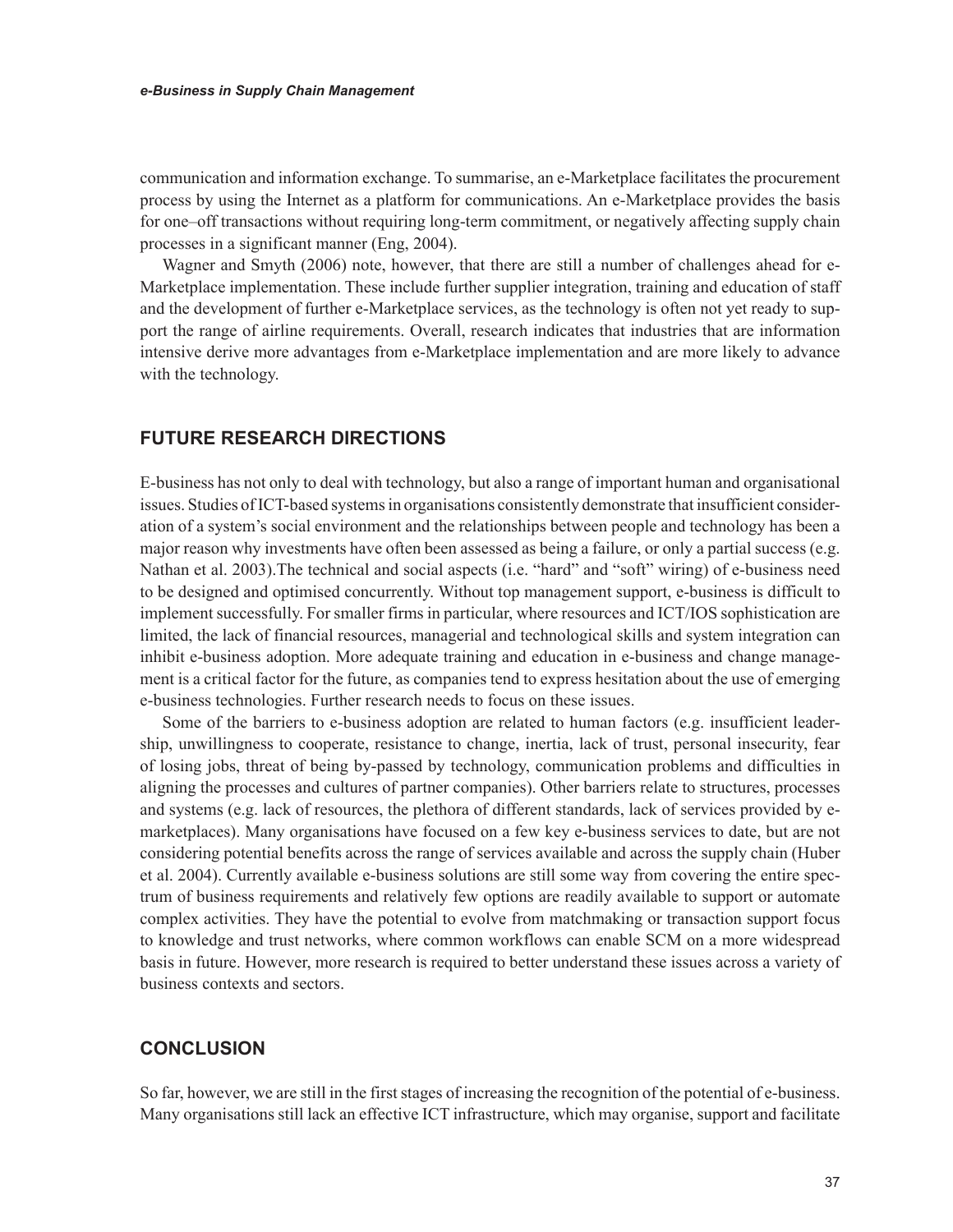the highly complex and often rapidly changing interfaces among the organisational entities and disciplines involved in business processes. It is important to note, however, that organisation embarking on an e-business processes. It is important to note, however, that organisation embarking on an e-business initiative have to consider a sensible alignment of technology (as an enabler) with their business strategy in order to be successful. The introduction of e-business might serve as a 'Trogan Horse' to enforce necessary changes in organisational structures and processes (e.g. part standardisation or use of a single coding system). E-business can drive new organisational forms (such as a virtual organisations), fufill certain tasks in the inter-firm context and allow firms to improve supply chain processes. Therefore, e-business has a vital role to play in integrated SCM.

# **REFERENCE**

Akkermans, H. A., Bogerd, P., Yucesan, E., & van Wassenhove, L. N. (2003). The impact of ERP on supply chain management: Exploratory findings from a European Delphi study. European Journal of Operational Research, 146(2), 284–301. doi:10.1016/S0377-2217(02)00550-7doi:10.1016/S0377-2217(02)00550-7

Amor, D. (2000). *The E-business (R)evolution*. Dedham, MA: Galileo Press.

Bagchi, P. K., Chun, B., Skjoett-Larsen, T., & Soerensen, L. B. (2005). Supply chain integration: A European survey. *International Journal of Logistics Management*, *16*(2), 275–294. doi:10.1108/09574090510634557

Baldi, S., & Borgman, H. P. (2001). Consortium-based B2B EMarketplaces – a case study in the automotive industry. *14th Bled Electronic Commerce Conference*, 25–25 June, Bled, Slovenia. Retrieved 13 February 2007 from: http://domino.fov.uni- mb.si/ proceedings.nsf.

Bakos, Y. (1998). The emerging role of electronic marketplaces on the Internet. *Communications of the ACM*, *41*(8), 35–42. doi:10.1145/280324.280330

Corsten, D., & Zagler, M. (1999). Purchasing consortia and Internet technology. In A. Erridge (ed.) *Perspectives on Purchasing and Supply for the Millennium, 8th International Annual IPSERA Conference* (pp. 139–147) Belfast: University of Ulster.

Eng, T.-Y. (2004). The role of e-marketplaces in supply chain management. *Industrial Marketing Management*, *33*, 97–105. doi:10.1016/S0019-8501(03)00032-4

Evans, P. B., & Wurster, T. S. (1997). Strategy and the new economics of information. *Harvard Business Review*, (Sept-Oct): 69–82.

Fine, C. H. (1998). Clockspeed: Winning industry control in the age of temporary advantage. Perseus Books, Boulder, Co.

Forrester, J. W. (1961). *Industrial Dynamics*. Cambridge, MA: Productivity Press.

Gebauer, J., & Zagler, M. (2000). Assessing the status quo and Future of B2B E-Commerce. Fisher Center for IT and Marketplace Transformation, Haas School of Business, University of California, Berkley. Retrieved: 23 February 2007 from http://www.zagler.ch/ data/ StatusQuoandFutureECommerce\_ Revue InternationaledelAchat.pdf.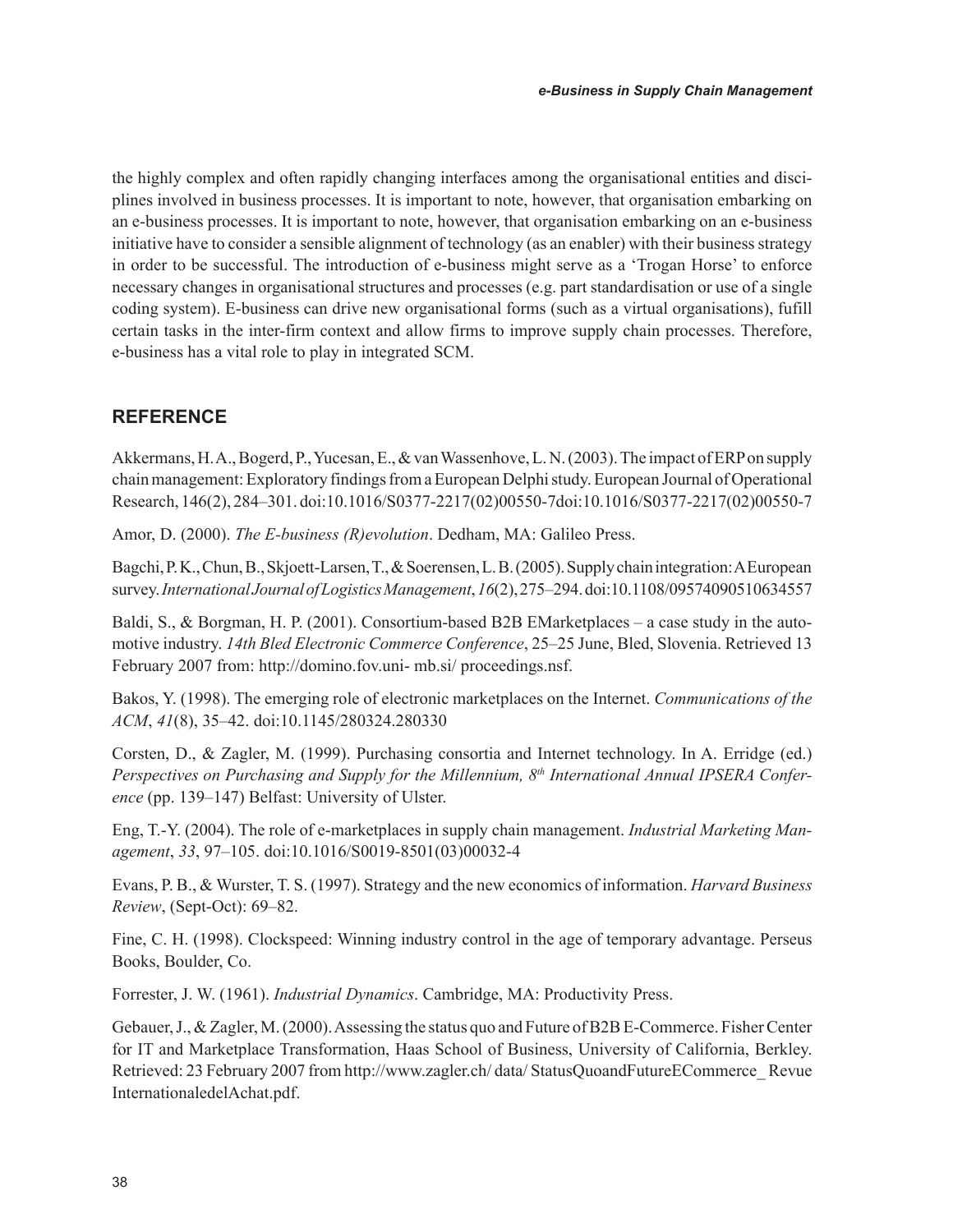Graham, G., Burnes, B., Lewis, G., & Langer, J. (2004). The transformation of the music industry supply chain: a major label perspective. *International Journal of Operations & Production Management*, *24*(11), 1087–1103. doi:10.1108/01443570410563241

Gregor, S., & Johnston, R. B. (2000). Developing an understanding of inter-organizational systems: Arguments for multi-level analysis and structuration theory',In Hansen, H.R., Bichler, M. & Mahrer, H. (eds.), *Proceedings of the 8th European Conference on Information Systems*, 1, 3–5 July, Vienna: Vienna University of Economics and Business Administration, 567–574.

Gunasekaran, A., & Ngai, E. W. T. (2004). Information systems in supply chain integration and management. *European Journal of Operational Research*, *159*, 269–295. doi:10.1016/j.ejor.2003.08.016

Hardaker, G., & Graham, G. (2001). *Wired marketing: energizing business for e-Commerce. Chicester*. John Wiley & Sons.

Houlihan, J. B. (1988). International supply chains: A new approach. *Management Decision*, *26*(3), 13–19. doi:10.1108/eb001493

Huber, B., Sweeney, E., & Smyth, A. (2004). Purchasing consortia and electronic markets – a procurement direction in integrated supply chain management'. *International Journal of Electronic Markets*, *14*(4), 284–294. doi:10.1080/10196780412331311739

Huber, B., & Wagner, C. (2007). E-business and Supply Chain Management. In Sweeney, E. (Ed.), *Perspectives on Supply Chain Management and Logistics* (pp. 265–280). Dublin: Blackhall Publishing.

IBM. i2 & Ariba (2000). *E-marketplaces changing the way we do business*Whitepaper published by Ariba. Retrieved 12 November 2000 from at: www.ibm-i2-ariba.com.

Koch, A. (2002). Business-to-business electronic commerce marketplaces: The alliance process. *Journal of Electronic Commerce Research*, *3*(2), 67–76.

Kothari, T., Hu, C., & Roehl, W. (2005). e-procurement: an emerging tool for the hotel supply chain management. *Hospital Management*, *24*, 369–389. doi:10.1016/j.ijhm.2004.09.004

Lambert, D., Cooper, M., & Pagh, J. (1998). Supply chain management, implementation issues and research opportunities. *International Journal of Logistics Management*, *9*(2), 1–19. doi:10.1108/09574099810805807

Laseter, T., Long, B., & Capers, C. (2001). *B2B Benchmark: The State of Electronic Exchange*. Strategy and Competition, Fourth Quarter.

McAfee, A. (2002). The impact of enterprise information technology adoption on operational performance: An empirical investigation. *Production and Operations Management*, *11*(1), 33–53. doi:10.1111/j.1937-5956.2002.tb00183.x

Monczka, R., Trent, R., & Handfield, R. (1998). *Purchasing and supply chain management*. Cincinnati: South Western College Publishing.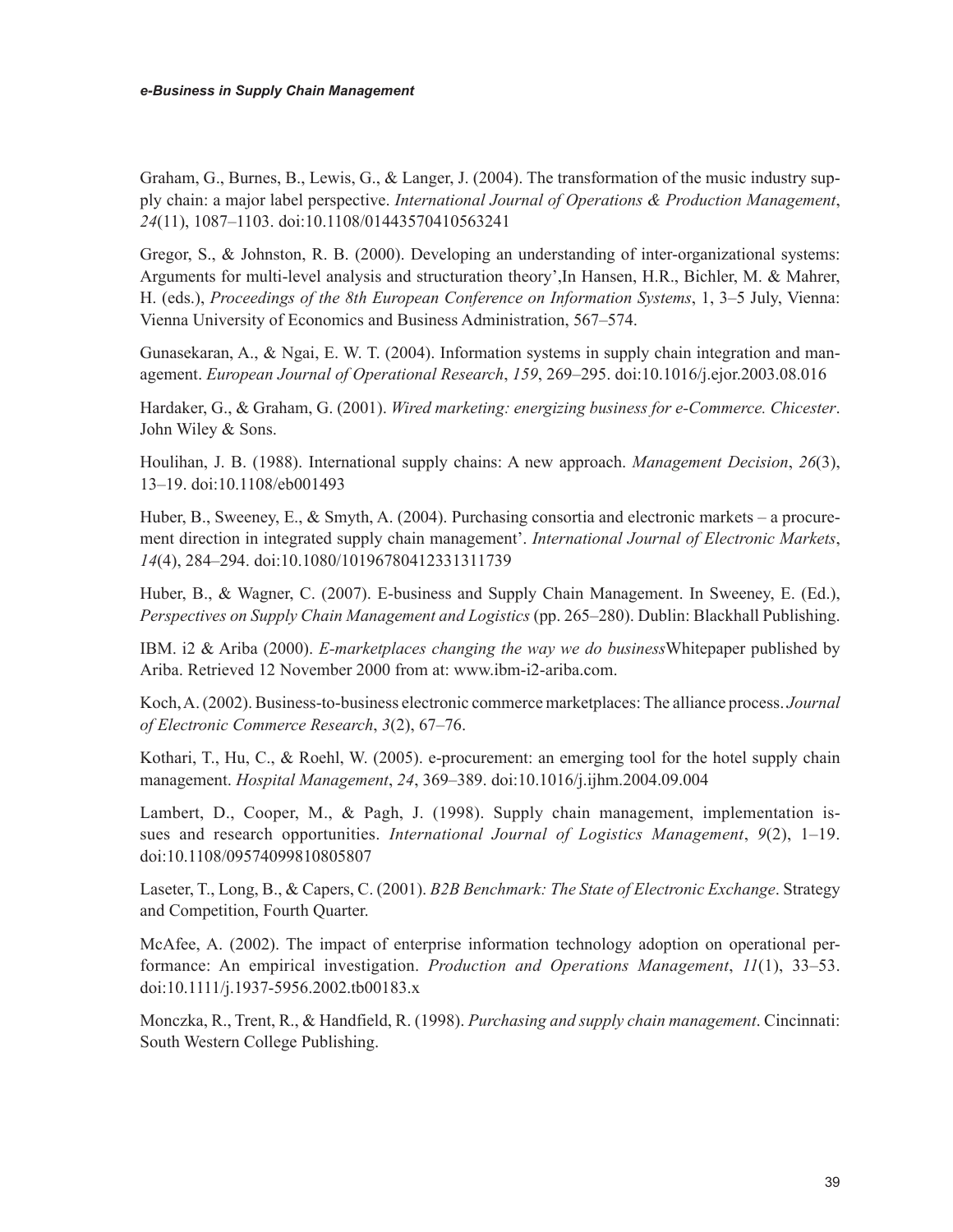Monteiro, L., & Macdonald, S. (1996). From efficiency to flexibility: the strategic use of information in the airline industry. *The Journal of Strategic Information Systems*, *5*(3), 169–188. doi:10.1016/S0963- 8687(96)80002-3

Narasimhan, R., & Jayaram, J. (1998). Causal linkage in supply chain management: An exploratory study of north American manufacturing firms. *Decision Sciences*, *29*(3), 579–605. doi:10.1111/j.1540-5915.1998. tb01355.x

Nathan, M., Carpenter, G., & Roberts, S. (2003). *Getting by, not getting on: Technology in UK workplaces*. London: The Work Foundation and Society.

Naylor, J. B., Naim, M. M., & Berry, D. (1999). Leagility: Integrating the lean and agile manufacturing paradigms in the total supply chain. *International Journal of Production Economics*, *62*(1–2), 107–118. doi:10.1016/S0925-5273(98)00223-0

Neill, M., & Purchase, S. (2004). An Asian Perspective on Airline Industry eMarkets. *Australasian Marketing Journal*, *12*(1), 37–49. doi:10.1016/S1441-3582(04)70087-7

Nurmilaakso, J. M. (2008). Adoption of e-business functions and migration from EDIbased to XMLbased e-business frameworks in supply chain integration. *International Journal of Production Economics*, *113*(2), 721733. doi:10.1016/j.ijpe.2007.11.001

Olhanger, J., & Selldin, E. (2003). Enterprise resource planning survey of Swedish manufacturing firms. *European Journal of Operational Research*, *146*(2), 365–373. doi:10.1016/S0377-2217(02)00555-6

Pemberton, J. D., Stonehouse, G. H., & Barber, C. E. (2001). Competing with CRS-generated information in the airline industry. *The Journal of Strategic Information Systems*, *10*(1), 59–76. doi:10.1016/ S0963-8687(01)00042-7

Presutti, W. D. (2003). Supply management and e-procurement: creating value added in the supply chain. *Industrial Marketing Management*, *32*(3), 219–226. doi:10.1016/S0019-8501(02)00265-1

Richmond, C., Power, T. & O'Sullivan, D. (1998). *E-business in the Supply Chain*: *Creating Value in a Networked Market Place*. London: Financial Times Retail and Consumer.

Riggins, F. J., & Mukhopadhyay, T. (1999). Overcoming EDI adoption and implementation risks. *International Journal of Electronic Commerce*, *3*(4), 103–123.

Sculley, A. B., William, W., & Woods, A. (1999). *B2B Exchanges: The Killer Application in the Businessto-Business Internet Revolution*. ISI Publication.

Simchi-Levi, D., Kaminsky, P., & Simchi-Levi, E. (2000). *Designing and managing the supply chain: Concepts, strategies, and cases*. New York: McGraw-Hill.

Stock, G. N., Greis, N. P., & Kasarda, J. D. (2000). Enterprise logistics and supply chain structure: The role of fit. *Journal of Operations Management*, *18*(6), 531–547. doi:10.1016/S0272-6963(00)00035-8

Su, Y., & Yang, C. (2010). Why are enterprise resource planning systems indispensable to supply chain management? *European Journal of Operational Research*, *203*, 81–94. doi:10.1016/j.ejor.2009.07.003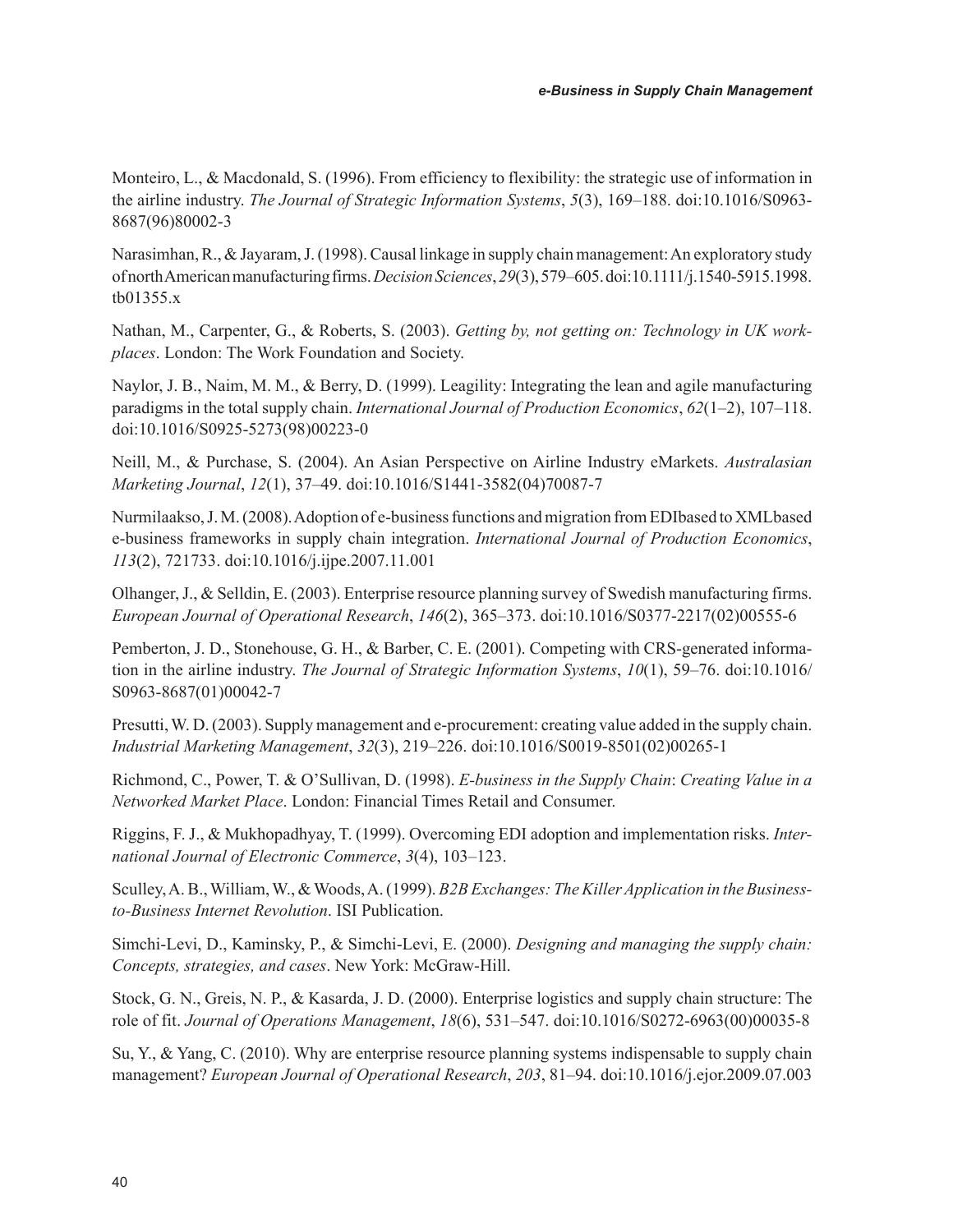Trent, R. J., & Monczka, R. M. (1998). Purchasing and supply management: Trends and changes throughout the 1990s. *International Journal of Purchasing and Materials Management*, *34*(4), 2–11.

Sweeney, E. (2007). "Introduction", In *Perspectives on Supply Chain Management and Logistics – Creating Competitive Organisations in The 21st Century*.Dublin: Blackhall Publishers.

Wagner, C., & Smyth, A. (2006). B2B eMarketplaces in the airline industry: A tool for competition, cooperation and enhanced efficiency in a volatile business sector. *Transportation Research Record*, *1951*, 60–68. doi:10.3141/1951-08

Wang, B., & Nah, F. (2001). ERP + e-business = a new vision for enterprise system. In Dasgupta, S. (Ed.), *Managing Internet and Intranet Technologies in Organizations: Challenges and Opportunities* (pp. 147–164). Hershey, PA: Idea Group Publishing.

Wu, Y., Mahajan, V., & Balasubramanian, S. (2001). Bringing the  $\mathcal{C}^{\text{e}}$  to corporate America: An analysis of e-business adoption and its impact on firm performance. White paper, CCI Research, Mc Combs School of Business, University of Texas at Austin.

## **ADDITIONAL READING**

Choudhury, V., Hartzel, K. S., & Konsynski, B. R. (1998). Uses and consequences of electronic markets: An empirical examination into the aircraft parts industry. *Management Information Systems Quarterly*, *22*, 471–507. doi:10.2307/249552

Emiliani, M. L. (2000). Business-to-business online auctions: Key issues on purchasing process improvement. *Supply Chain Management: An International Journal*, *5*(4), 176–186. doi:10.1108/13598540010347299

Hendricks, K. B., Singhal, V. R., & Stratman, J. K. (2007). The impact of enterprise systems on corporate performance: A study of ERP, SCM, and CRM system implementations. *Journal of Operations Management*, *25*(1), 65–82. doi:10.1016/j.jom.2006.02.002

Ho, C. J. (2007). Measuring system performance of an ERP-based supply chain. *International Journal of Production Research*, *45*(6), 1255–1277. doi:10.1080/00207540600635235

Hong, K. K., & Kim, Y. G. (2002). The critical success factors for ERP implementation: An organizational fit perspective. *Information & Management*, *40*(1), 25–40. doi:10.1016/S0378-7206(01)00134-3

Hong, W., & Zhu, K. (2006). Migrating to Internet-based e-commerce: Factors affecting e-commerce adoption and migration at the firm level. *Information & Management*, *43*(2), 204–221. doi:10.1016/j. im.2005.06.003

Huang, S. Y., Lin, C. W., Wong, S. L., & Tsai, M. C. (2007). The impact of ERP implementation on business performance – An integrated investigation model. *International Journal of Manufacturing Technology and Management*, *12*(4), 342–359. doi:10.1504/IJMTM.2007.013757